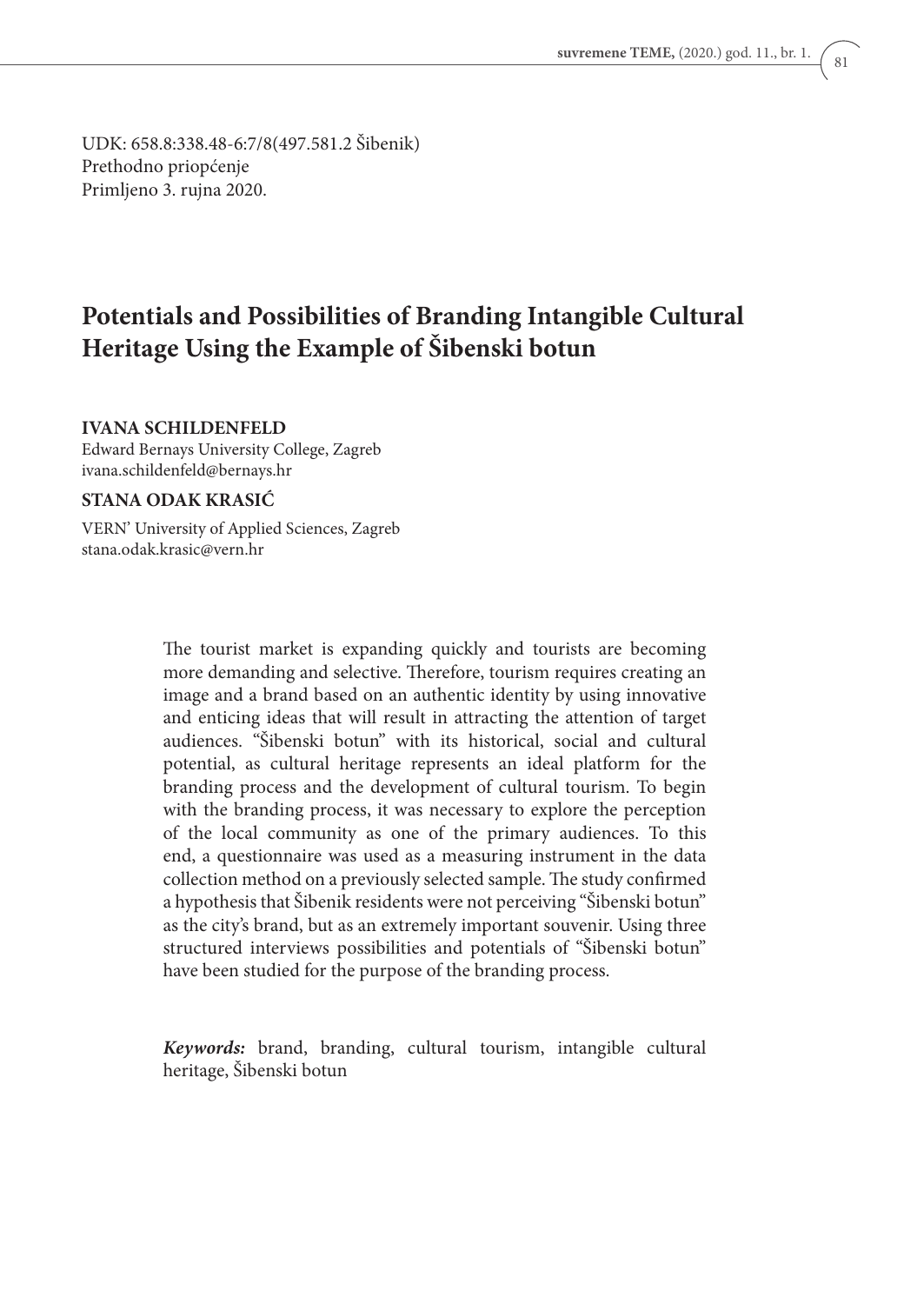### **1. Introduction**

According to the theory available in literature, we can clearly define the differences between the concepts of brand and branding: a brand is a product, service or organization that we consider in combination with its name, identity and reputation. Branding is the process of designing, planning and communicating names and identities in order to build or manage reputation (Skoko, 2009).

Place branding is a long-term process rather than a short-term campaign and designing a branding strategy and its thorough implementation takes time and effort, wisdom and patience, which will ultimately, if done properly, bring long-term benefits and overcome costs. Mihevc (2015) argues that destination reputation should be built on features that are positive, attractive, unique, sustainable and relevant to many different people around the world.

In today's globalized world, every destination, especially a tourist destination, has to contend with the competition for its market share. In order to successfully differentiate itself, it is necessary to develop a strategy that must be based on a clearly defined vision for the future based on existing resources, motivation, capabilities, intellectual capital and perception of the place. As one of the foundations of a tourist destination, intangible cultural heritage is an important element of the place branding process. It can also help develop cultural and national identity within the context of globalization.

The most common types of tourism that best represent intangible cultural heritage are cultural and event tourism, according to Bjeljac et al. (2015). Namely, part of the tourist space is also cultural heritage, which includes intangible elements, comprising cultural events, such as festivals. According to the authors, it is also necessary to emphasize those elements of intangible cultural heritage that are directly related to tangible cultural goods, such as specifically handicraft products, and cite the example of shoemaking in Serbia. In 2013, the Republic of Serbia initiated the procedure of including the skill of making *opanci* on the national list of the Center for Intangible Cultural Heritage of Serbia and proposed the entry of opanak on the UNESCO list of intangible cultural heritage as an endangered craft skill. *Opančarstvo* as a national Serbian brand, recognizable in the world, has no direct connection with tourism, except that it is part of the traditional Serbian costume, which is especially characteristic of ethnographic tourist events, and which represent the intangible cultural heritage.

The purpose of this paper was, by reviewing selected professional literature and conducted empirical research, to create assumptions and determine the possibilities and potentials for the process of branding Šibenik button as cultural heritage of the community.

The main goal of the research of this paper was to determine the perception of the local community as the primary public towards the Šibenik button as a brand of the city, and to define the souvenirs that appear in the perception of the inhabitants of Šibenik.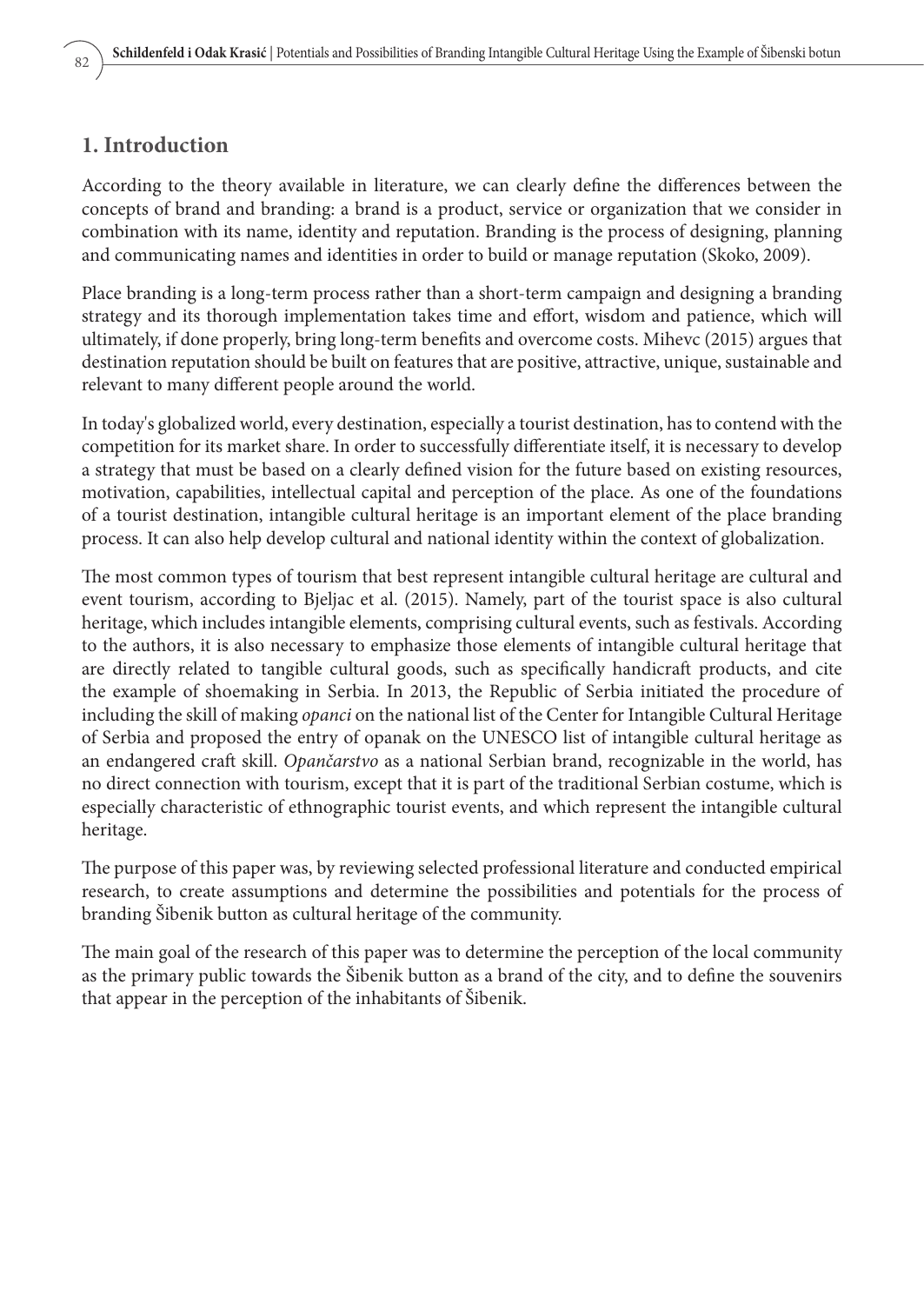## **2. Intangible Cultural Heritage as an element of the Destination Brand**

The global tourist culture, which replaces traditional cultures with its standard products, diminishes the uniqueness of a tourist destination. Globalization that manipulates local culture precisely destroys those features of tourism that encourage people to travel, according to anthropologist Romana Franjić (2011). Franjić believes that the situation in Croatia is very similar because tourist destinations are becoming more related, they are starting to look like each other, so tourists are starting to look for an experience that is authentic and different. Tourism can turn natural and cultural goods, even intangibles, into economic goods. Thus, intangible traditional heritage appears in a new role as one of the foundations of a tourist destination.

The author points out that tourism can be one of the ways to preserve intangible heritage, but it must not endanger or become its purpose in any way, unless tourism encourages the holders of that heritage to preserve and further transfer it. Also, Franjić (2011) proposes, in order to preserve the intangible cultural heritage in the case of its inclusion in the tourist offer, to do the following:

- Involve the local community, i.e. holders of intangible heritage at all levels of tourist offer, from planning, through providing services to the possibility of deciding on exemption from tourist consumption of intangible heritage, because "every tourist resource does not have to be a tourist attraction" (Kušen, 2002:15 according to Franjić 2011).
- Consult experts, at an interdisciplinary level, and especially ethnologists, who have been present in a certain field for a long time, in planning, monitoring and evaluation and further research into the inclusion of intangible heritage in the tourist offer, in order to avoid unwanted consequences such as degradation or destruction of intangible heritage;
- Ensure the availability of information and continuing education of the community and those who manage the development of the community and area to become aware of certain values they include in tourism, to ensure the quality of tourism, but also to preserve intangible heritage, enabling its further survival and adaptating to new living conditions, which also ensures a better quality of life. The author especially emphasizes the need for professional education for event organizers, i.e. specially trained animators, guides, and interpreters.

In Croatia, the musical expression *ojkanje* is inscribed on the UNESCO list of intangible cultural heritage in need of urgent protection, and it is believed that some crafts, such as filigree, are also on the verge of extinction. By researching and valorizing intangible cultural heritage in tourism, Bjeljac and associates have come to the conclusion that the most representative elements of national cultural heritage do not necessarily have to be the most attractive for tourism. The authors believe it can be done by forming a national or local identity and brand, using a large number of intangible cultural heritage elements creating a more positive image of the destination (Bjeljac, et al., 2015).

Franjić (2011) believes that cultural resources are values that can be highlighted as the leading product of a destination and that it is the cultural heritage that distinguishes one destination from others. Heritage, continues Franjić, is the basic element used by tourist destination management to attract tourists to a destination and create a brand because creativity based on traditional intangible heritage pushes the boundaries of the mere functionality of a product.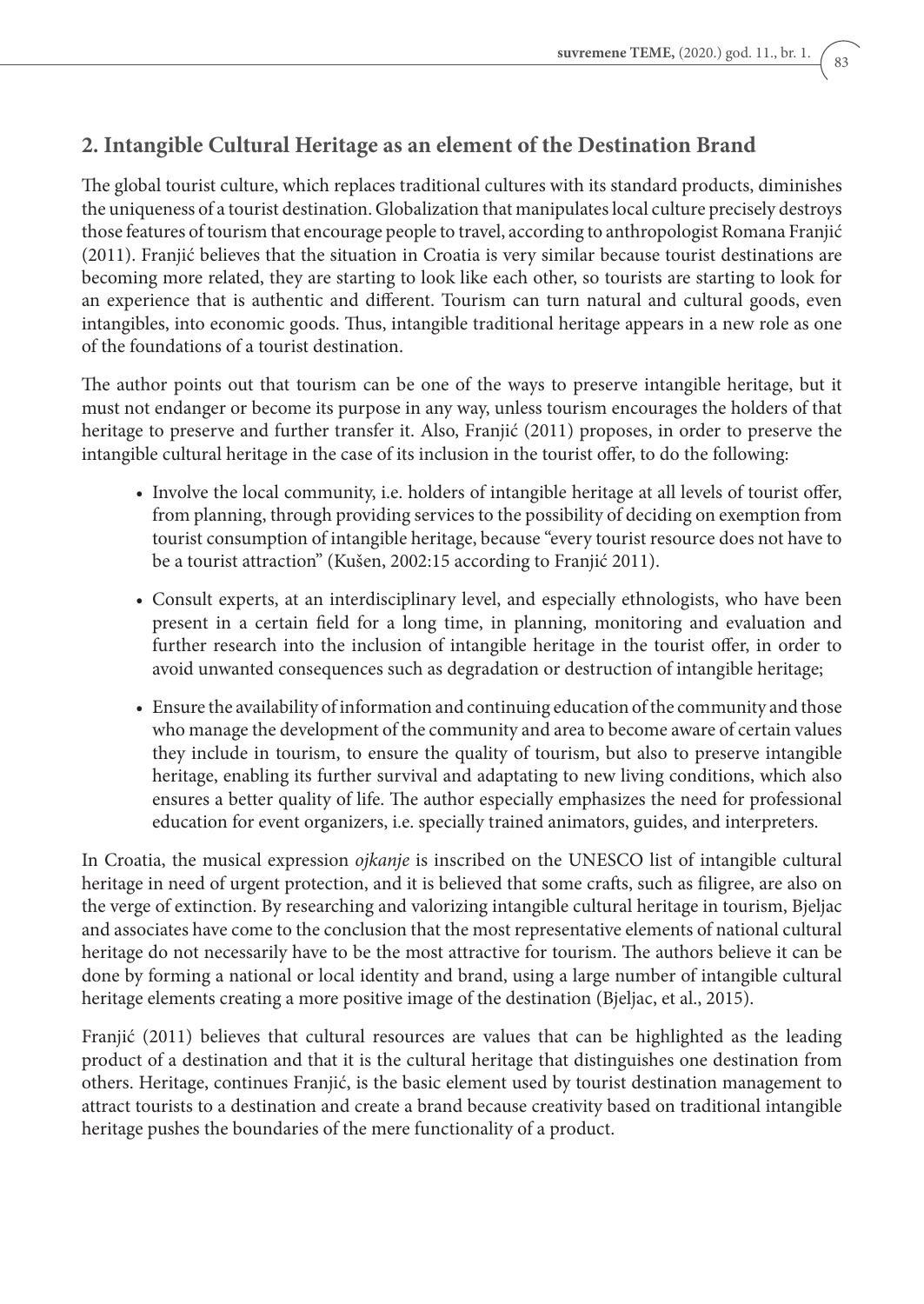## **3. Šibenski botun as an Element of the Process of Branding the City of Šibenik**

The difference between a souvenir and a brand is in the values that people recognize when they encounter certain products or services. Brand values must be such that people believe in them, that they are authentic and that they evoke a certain emotion. The values on which the Šibenik button is based are its historical, social and cultural characteristics.

Given that there aren't many records of the history of *Šibenski botun*, a great contribution to a chapter herein was given by ethnologist Jadran Kale who provided relevant data from articles he authored.

*Šibenski botun* is a round silver button made using the filigree technique that is known by its other names in Croatia as well: *toka, botun, gumba, kljuni, dugme, puce, puc, puca* or *opuc*. This establishes the local primacy of the form of *Šibenski botun* in the overall territorial scope from Plaško to Pljevlja, and even farther, according to ethnologist Jadran Kale (2011a).

One of the oldest historical templates for *toke* or *botuni*, used as medals for Venetians folk troop leaders in the  $17<sup>th</sup>$  century was the Roman phalera, originally part of equestrian gear (buckle on a war horse harness)<sup>1</sup>. During classical antiquity military medals in the form of phalerae started to take form, normally borrowing elements from equestrian gear.

Phalerae and *tokas* share some common features; for example, they were never given individually, but soldiers would get several at a time. They were worn on the chest and were made of fine metal with relief embellishments. The phalerae and *toke* were, therefore, the forerunners of military medals. So, filigree buttons, *toke* worn on *krožet<sup>2</sup>* under *kaporan*<sup>3</sup>, represent one of the memories of our warrior past from the time of the formation of what we now call folk costumes (Kale, 2011a). These buttons attracted attention and respect. While they were worn with functional weapons, they also represented another layer of armour on the chest area, writes Kale (2011b).

Not only did the button have the significance of a weapon or a military medal throughout history, but the large filigree button was a symbol of social status, both for men and women. This is because only the men capable of bearing weapons wore them on their clothing and those receiving medals for military merit. Kale points out that wearing such jewellery to show your social status had the same significance as carrying a sword or a sable, a ceremonial feature of a nobleman or a military officer.

Military organization has played a major role in widespread acceptance of *toka* in folk traditions, especially since the time of the Cretan War (1645 – 1669), when the Dalmatian hinterland was transformed into a long-term arena of military invasions, marching, raids and migrations. A button (based on Venetian term "toka", Dragutin Parčić's Italian-Croatian dictionary contains the word "tokalija", denoting a spruced man) was one of the gifts that the heroic commanders received from their provveditores<sup>4</sup> in Zadar.

Ethnologist Jadran Kale (2011a) says that the heroes from the Ottoman Wars who "wove buttons around them" (using the wording of the era) did so based on where they came from and their country, the Venetian Republic at the time, moving around its territory due to the nature of their profession. Mercenaries were also among the people who moved looking for work and local Majors took a liking to their medals and distinctions, so other professional migrants – goldsmiths – made their wishes come true and started making these artefacts.

<sup>1</sup> A leather contraption used for harnessing animals, saddlery

<sup>2</sup> Vest

<sup>3</sup> Winter coat, with chest straps, with no buttons

<sup>4</sup> Supreme Commander in Dalmatia and Albania (Albania Veneta) at the time of the Venetian administration of the eastern Adriatic coast. Retrieved from: http://www.enciklopedija.hr/natuknica.aspx?id=50798 (1 Feb 2018)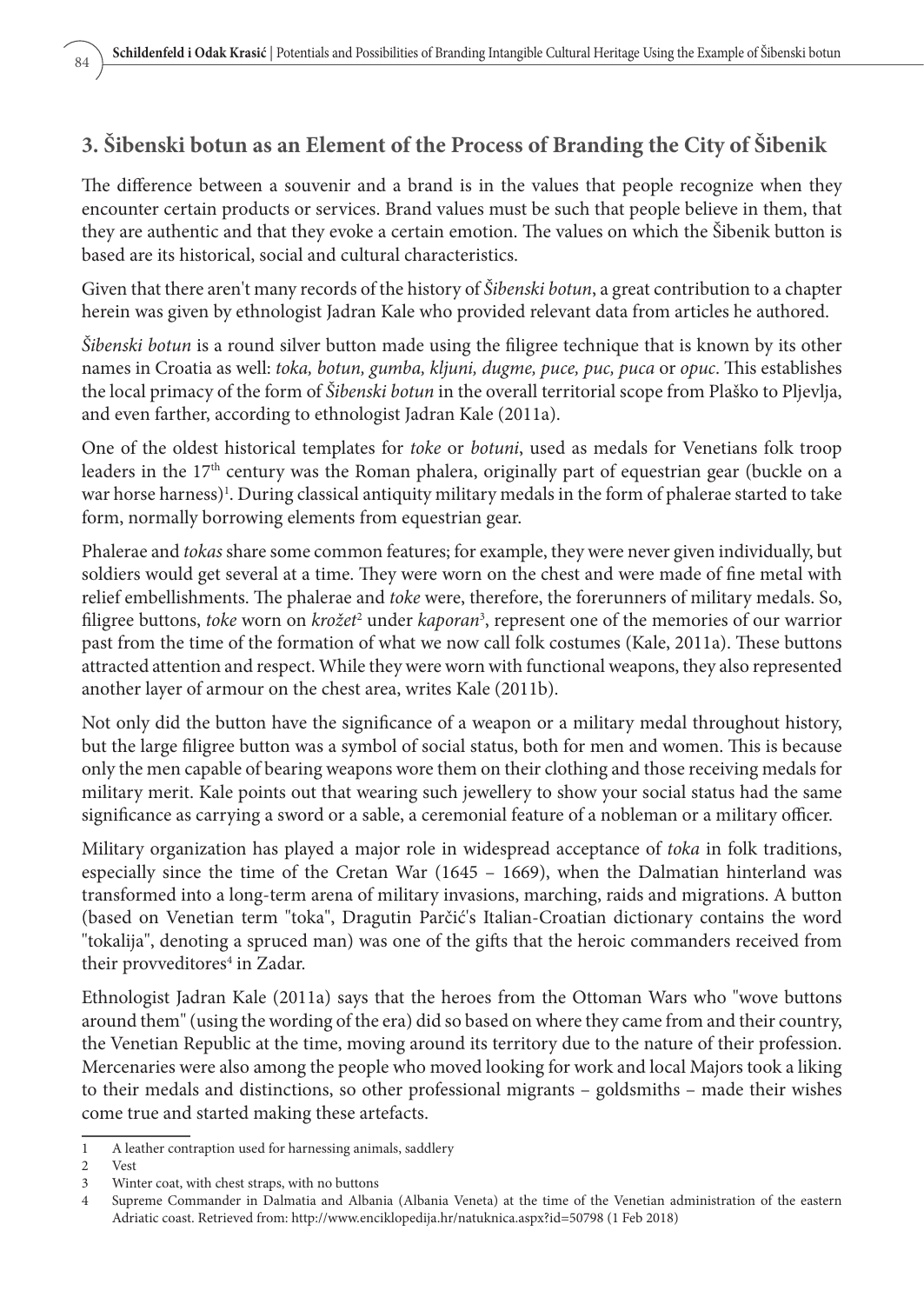*Toke* and typical Dalmatian jewellery are inseparable from other areas of goldsmith craftsmanship of the former Venetian territories, claims Kale (2011b). Dating back to the time when the concept of Dalmatia included the North Albanian coast, and the members of the Catholic population from the hinterlands bought their jewellery, a connection remained when it comes to the materials, forms and techniques of contemporary Dalmatian cities and craftsmanship centres such as Prizren<sup>5</sup>. Kale points out that the key to this connection was the political hegemony from the west coast of the Adriatic Sea (Kale, 2011b).

From the 17<sup>th</sup> century onward, there have been archival memories of such buttons as part of ceremonial coats or vest for men, and status and ceremonial red clothing described in folk heroic poems, as the forerunner of the Šibenik folk costume. Just as lace from shirts became an individual ornament used on tablecloths and in frames, by reshaping from the classical era of folk costumes, writes Kale, so the button, *toka* or *botun* was transferred to a *batača* needle<sup>6</sup> that every home had to have, at least as an adornment for the bridal crown (Kale, 2011b).

*Šibenski botun* is widely known to the general public as part of a men's folk costume. Here it has a practical purpose – it is used to button the waistcoat. The Šibenik region button is recognisable mostly for its filigree elements. Nowadays, the *botun* is becoming more and more popular as a part of women's jewellery made by Šibenik goldsmiths, craftsmen who have inherited the filigree skills, a type of craftsmanship that is slowly becoming extinct.

Today, you can buy a *botun* in the form of earrings, rings, pendants, tie pins, brooches, necklaces and so on. The *botun* is shaped as two hemispheres joined in the middle and hollow on the inside. On the outside it is decorated with thin silver threads and balls. The original *botun* is made of silver, is of a specific size, but nowadays it is also made of gold and aluminium, in many different sizes. The most famous ambassadors of this intangible heritage from Šibenik are definitely the members of Šibenik a Capella groups, *klape*, who wear folk costumes decorated with a series of ten *Šibenski botuni* in two rows when performing.

Taking the form of a jewellery chest, according to the idea of designer Franka Baranović and made by goldsmith Ljazer Čivljak, the Croatian National Tourist Board named *Šibenski botun* the most original Croatian souvenir. However, it did not catch on as a continuously produced souvenir. Together with the Sibenik cap<sup>7</sup> and Sibenik *bagatin*<sup>8</sup>, *Sibenski botun* is one of the most recognizable and most memorable souvenirs of Šibenik, and due to its historical, social, and cultural potential, it can also become the city's brand. Because of its aesthetic values, but also practical uses as part of jewellery for men and women, *Šibenski botun* is often a part of diplomatic gift-giving. The *botun* as a folk tradition of this part of Croatia has also taken over the task of spreading Croatian national glory to other countries.

<sup>5</sup> City in the south of Kosovo. Centre of Craft, textile and food industries.

<sup>6</sup> A clothespin, needle with a small circle on top

<sup>7</sup> A cap worn by Šibenik commoners from the portrait cornice of the Šibenik Cathedral, carved in mid-15th century. Part of a folk costumes and the most famous souvenir of Šibenik. Retrieved from: http://www.Šibenik-tourism.hr/hr/suveniri (1 Feb 2018)

<sup>8</sup> Šibenik coins from the period of the Venetian rule. Retrieved from: http://www.Šibenik-tourism.hr/hr/suveniri (1 Feb 2018)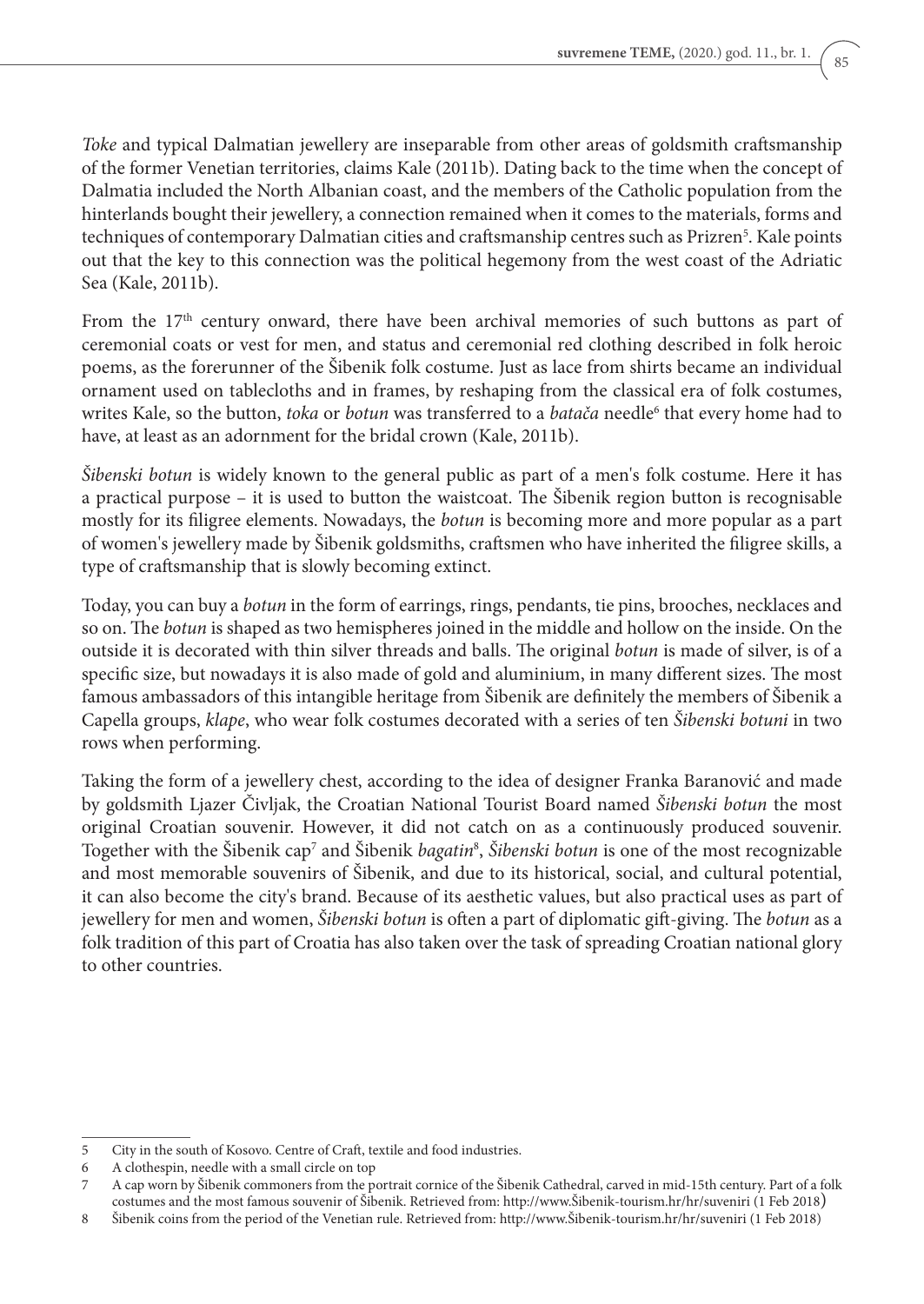### **4. Research Methodology**

In this research paper, the authors used the approach of several data collection methods, combining a survey questionnaire to collect data on perception, and two semi-structured interviews to collect personal views, opinions, comments and suggestions on the topic of the paper.

Considering the research hypothesis, the assumption is that the inhabitants of Šibenik do not perceive the Šibenik button as a brand of the city, and the aim of the survey questionnaire as a measuring instrument was to confirm or reject the hypothesis.

The sample of respondents was selected according to the decision of the researcher, i.e. according to the criteria of place of residence or place of origin of the sampled population. "A key feature of this type of sample is the researcher's assessment according to which he decides who can offer the best information to achieve the research objectives. The researcher examines only those people who, in his opinion, have the necessary information and are ready to share it (Tkalac Verčič, Sinčić and Pološki Vokić, 2010: 77).

The method of data collection used was CAWI - computer-assisted web interviewing, due to the greater sampling range. The survey questionnaire was distributed to 172 respondents online via the Google Forms tool and was conducted in the period from 8 to 22 January 2018.

The in-depth interview as "a relatively unstructured and extensive interview in which the examiner seeks to obtain extensive, deep and detailed answers to the questions asked (Tkalac Verčič, Sinčić and Pološki Vokić, 2010: 111) was chosen by the author as another qualitative research method of data collection. In addition to a pre-prepared reminder with topics and framework questions, the paper interviewed the director of the Šibenik Tourist Board, Dino Karađole (respondent No.1), and the Šibenik craftsman, goldsmith Ljazer Čivljak (respondent No.2), as relevant experts in practice. The in-depth interview as a very high-quality source of information served to obtain a relatively deep picture of the research topic, the attitudes of the respondents, their expectations and vision of the future, and recommendations on the possibilities and potentials of branding Šibenik button.

Access to multiple data collection methods was used in this paper, combining a questionnaire to collect data on perception, and two semi-structured interviews to collect personal opinions, attitudes, comments and suggestions on the topic of the paper.

### **5.1. Research results**

The research section of this paper deals with the potentials of intangible cultural heritage and the creation of a platform for a successful branding process using the example of Šibenik's cultural heritage, *Šibenski botun*. The main aim of the research was to investigate the primary associations of the local community when the name of Šibenik was mentioned for the purpose of identifying Šibenik's brands and whether the respondents perceived *Šibenski botun* as the city's brand.

The respondent sample was selected according to the place of residence or the place of origin of the sampled population. Respondents were asked to fill in the questionnaire only if they are residents of Šibenik or originating from Šibenik.

The survey questionnaire consisted of a total of four questions, two were close-ended questions, while two were open-ended questions. A total of 172 respondents were surveyed, and only the answers by respondents who completed the entire questionnaire were analysed, i.e. the answers of 154 respondents.

Primary data obtained by own research are presented graphically for easier interpretation.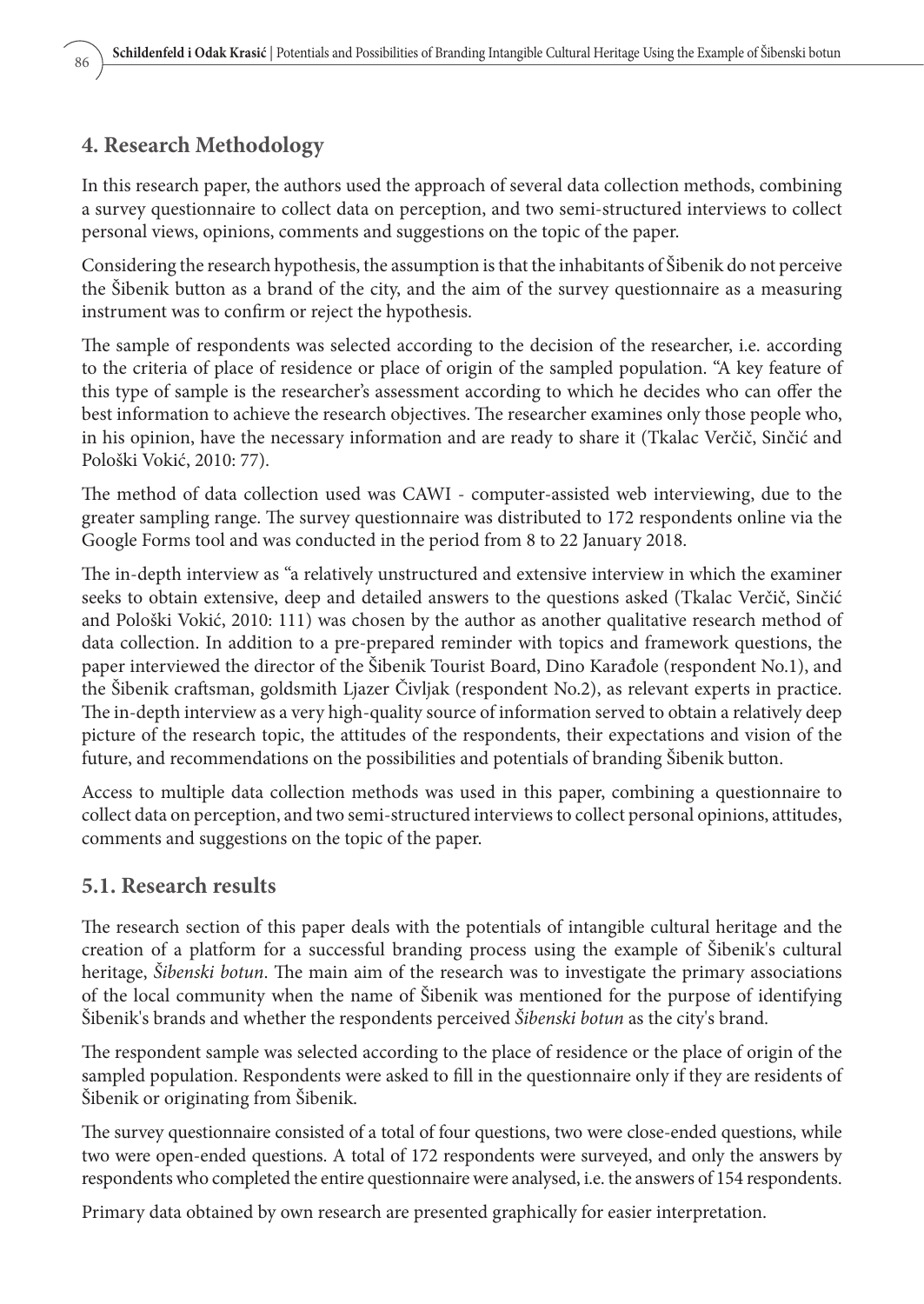The demographic group of questions concerned the sex of the respondents and their age. Out of 154 respondents, 84 % were female, while 25 (16 %) were male.

The largest number of respondents, 39 %, is in the 21 - 30 age group, followed by 36 % of the respondents aged 31 to 40, while only 2 % of the respondents are in the age group between 16 and 20.

The first open-ended question is shown in Diagram 1., regarding the respondents' perception of Šibenik's brands. The concept of a brand as visible identity was defined in the survey question, but also as intellectual value, emotion, association, expectation and satisfaction that is felt when a specific name is heard, or a trademark, product, service, event, or any material related to that brand is seen. Respondents were given the opportunity to give several open-ended answers.



**Diagram 1. Brands of Šibenik according to the perception of the local population**

#### **Source:** Created by the author

The diagram shows that the largest number of respondents, 42 %, stated that the Cathedral of St. James is the most recognizable Šibenik brand, or Šibenik's trademark and symbol. Recently renovated fortification monuments, Barone Fortress, St. Michael's Fortress, as well as St. Nicholas Fortress, which was included in UNESCO's World Heritage Site list in 2017, were seen by 29 % of respondents as the brand of the city. St. Michael's Fortress, seen as the city's most important cultural and historical monument, but also a place where cultural tourism is promoted by organizing different music and theatre programs on the summer stage, is an example of good practice of branding material heritage in Šibenik. Some of the respondents recognize the International Children's Festival, the Šibenik *travarica* (herb brandy), and notable people from Šibenik, such as Dražen Petrović, Arsen Dedić and Faust Vrančić as the brands of the city. Only eight out of 154 respondents, or 5 % of Šibenik residents, perceived *Šibenski botun* as a brand, which would suggest that, as an object, the *botun* does not evoke any emotional value. The potentials and opportunities of *Šibenski botun* have not yet been recognized among Šibenik residents.

Another open-ended question related to the respondents' perception of Šibenik souvenirs. The aim of this question was to determine whether the subjects perceived *Šibenski botun* as a souvenir of the city and, if so, to what extent. Respondents were also offered the possibility of providing more than one answers.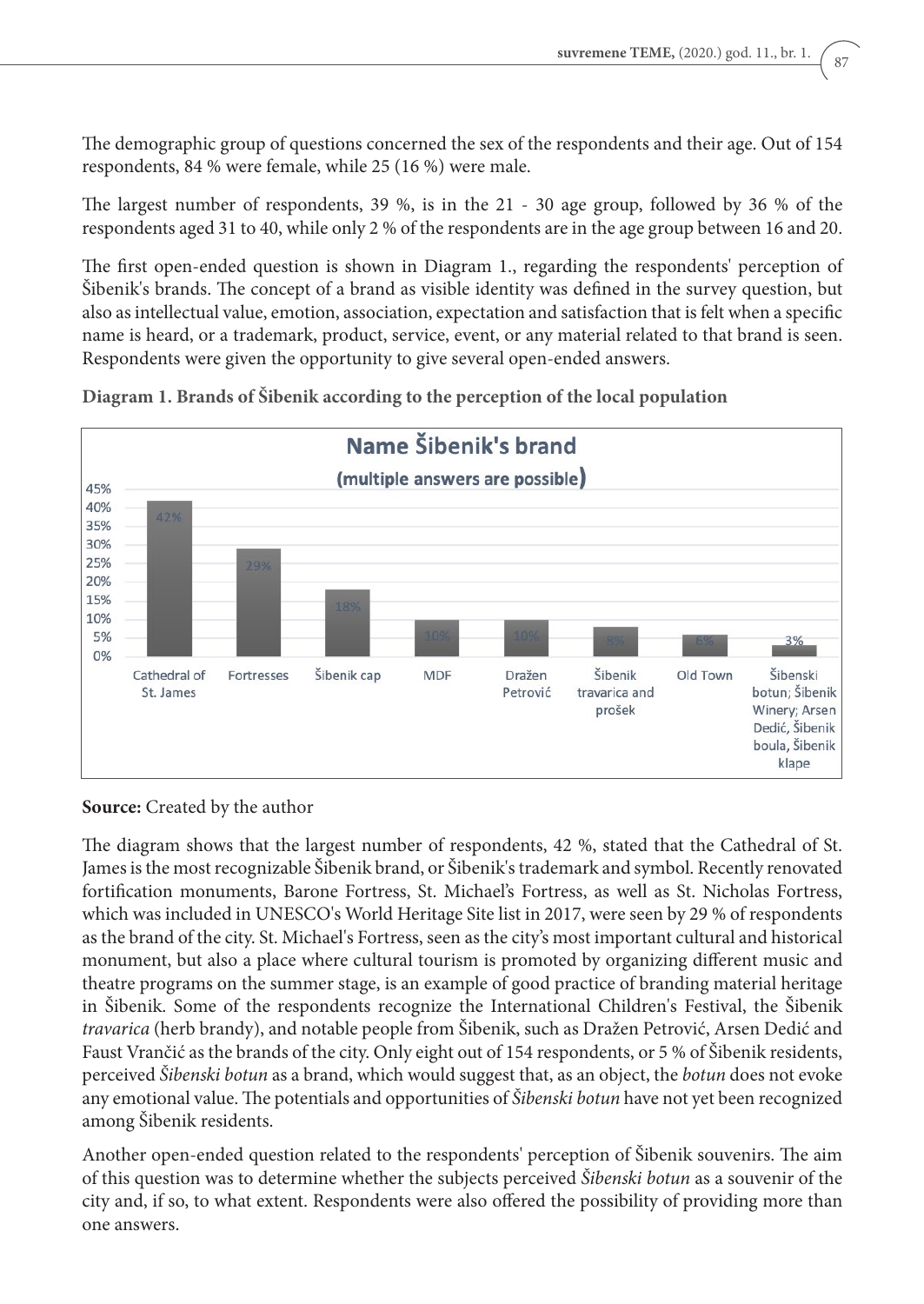

#### **Diagram 2. Šibenik souvenirs as perceived by the local population**

**Source:** Created by the author

As we can see from the Diagram 2., research has shown that most of the respondents, as many as 57 % of them, perceive *Šibenski botun* as souvenirs of the city, while the Šibenik cap is still the most recognizable Šibenik souvenir. It is interesting to note that all the mentioned souvenirs belong to Šibenik's cultural heritage; the Šibenik cap as part of the folk costume, sculptured faces from the Cathedral, the *bagatin* – the previously mentioned Šibenik historic coins and a model of the cathedral inside a glass bottle containing Šibenik *travarica*. There is, therefore, a gap in the perception of a brand as something that conveys emotions and souvenirs as physical objects that inhabitants perceive as part of the tourist offer, but the thing they lack is exactly what makes the difference between a brand and a souvenir.

## **5.2. In-depth interviews and conclusions**

Each branding process starts by defining a target group to which the values of the brand will be communicated. Given that research results show that Šibenik residents do not perceive *Šibenski botun* as a brand, it can be concluded that this is the primary group that the first phase of branding should be focused on. Only when the local community has perceived *Šibenski botun* as a brand should the campaign be directed towards the market, or towards tourists as the primary target group.

By branding *Šibenski botun* it is possible to tell the story of Šibenik and its history, people, traditions, customs and crafts, but also provide additional value, so that it is not only part of the tourist offer, but part of the tourist experience as well.

In the theoretical part of this paper, the chapter dealing with tourism destination differentiation, it is emphasized that the branding process involves not only the local community, but also key actors whose cohesion can significantly contribute to the process itself. Tourist boards play a key role in promoting destination offers and creating tourist destinations. One of the respondents in the indepth interview conducted on 29 January 2018 was Dino Karađole (respondent No.1), Šibenik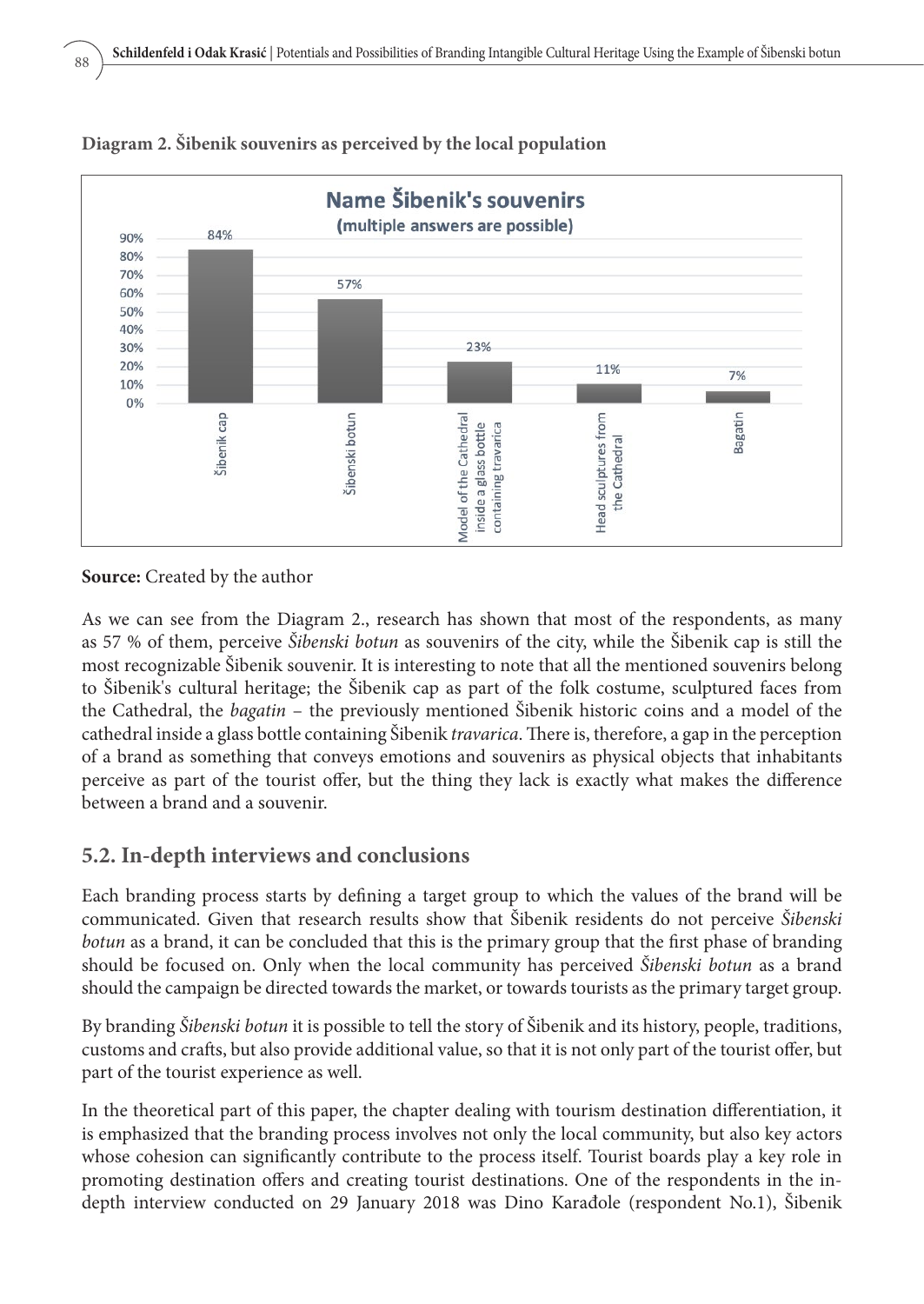Tourist Board director since 2010. The in-depth interview was aimed at finding out how Šibenik Tourist Board perceives *Šibenski botun*, how familiar they are with its history and whether there are any possibilities for the Tourist Board to engage in the process of branding the *botun*. It was also important to find out the vision of Šibenik as a tourist destination, i.e. the direction in which the city is valorised touristically, which tourists are target groups, and which factors are important for differentiating Šibenik from the competition, in order to create a general image of Šibenik Tourist Board following the process of branding the non-material cultural heritage using the example of *Šibenski botun*.

The second respondent in the in-depth interview conducted on 9 October 2017 was goldsmith Ljazer Čivljak (respondent No.2), one of the few Šibenik craftsmen who, using the filigree technique, creates the original *Šibenski botun*. In 2007 he made a jewellery box in the shape of a *Šibenski botun*, which won the prize for the most original souvenir in Croatia. The author of the interview wanted to find out the background of the tradition of making *Šibenski botun* as jewellery, the complexity of the way of making it, as well as the issues encountered by craftsmen in the promotion of jewellery, the profile of the buyers, as well as the suggestions that respondent No.2 offers for branding of *Šibenski botun*.

Šibenik Tourist Board director, respondent No.1, says Šibenik is finally being discovered as a tourist destination and says that this is an upward trend, though it is far from perfect. There has been a huge investment wave in the Old Town and it is extremely important to maintain high-quality service, especially of the fortresses and the Old Town as extremely important city resources.

He agrees that Šibenik should become a high-quality destination, as evidenced by the opening of new hotels, such as the new boutique hotel in the Divnić manor house, a Grade I cultural monument. However, a lot still needs to be done in Šibenik. New catering establishments and stores are opening, but all this needs to be strictly controlled to avoid mass tourism which is not compatible with the tourism vision of the city of Šibenik, says Šibenik respondent No1.

Šibenik Tourist Board supports numerous projects, programs and cultural, entertainment, humanitarian and sports events, but the financial resources are limited. Nowadays, very little money is allocated for sports and culture, which, of course, does not mean that there aren't enough possibilities and potential to make things recognizable and to give them the support they need.

Respondent No1. notes that the most important thing is to preserve the historical heritage, the historic core and prevent its devastation. His vision of Šibenik tourism is the existence of infrastructure for upper middle class and that is the basis for the tourism development strategy, based on innovative tourism. As a good example, respondent No.1 points out the revitalization of the fortresses and their connection via lifts, as well as the presentation of Šibenik heritage through "augmented reality".

Cultural heritage is an extremely important part of Šibenik tourist offer and is the basis for making Šibenik stand out among other destinations. Most people see *Šibenski botun* as part of the folk costume, and not many know about its historical, cultural and social importance, says respondent No.1. In 2007, Šibenik goldsmith Ljazer Čivljak made a jewellery box in the shape of a *Šibenski botun*, based on the concept designed by designer Franka Baranović, which won the prize for the most original souvenir in Croatia, but the story did not catch on. A big part in the story was played by members of Šibenik Craftsmen Association who initiated the idea of making an original Šibenik souvenir. Today, *Šibenski botun* has become an extremely popular piece of traditional jewellery, especially among women, says respondent No.1. Unfortunately, not even the Šibenik Tourist Board promotes the *botun* with all its possibilities. This year the Tourist Board bought various handbags,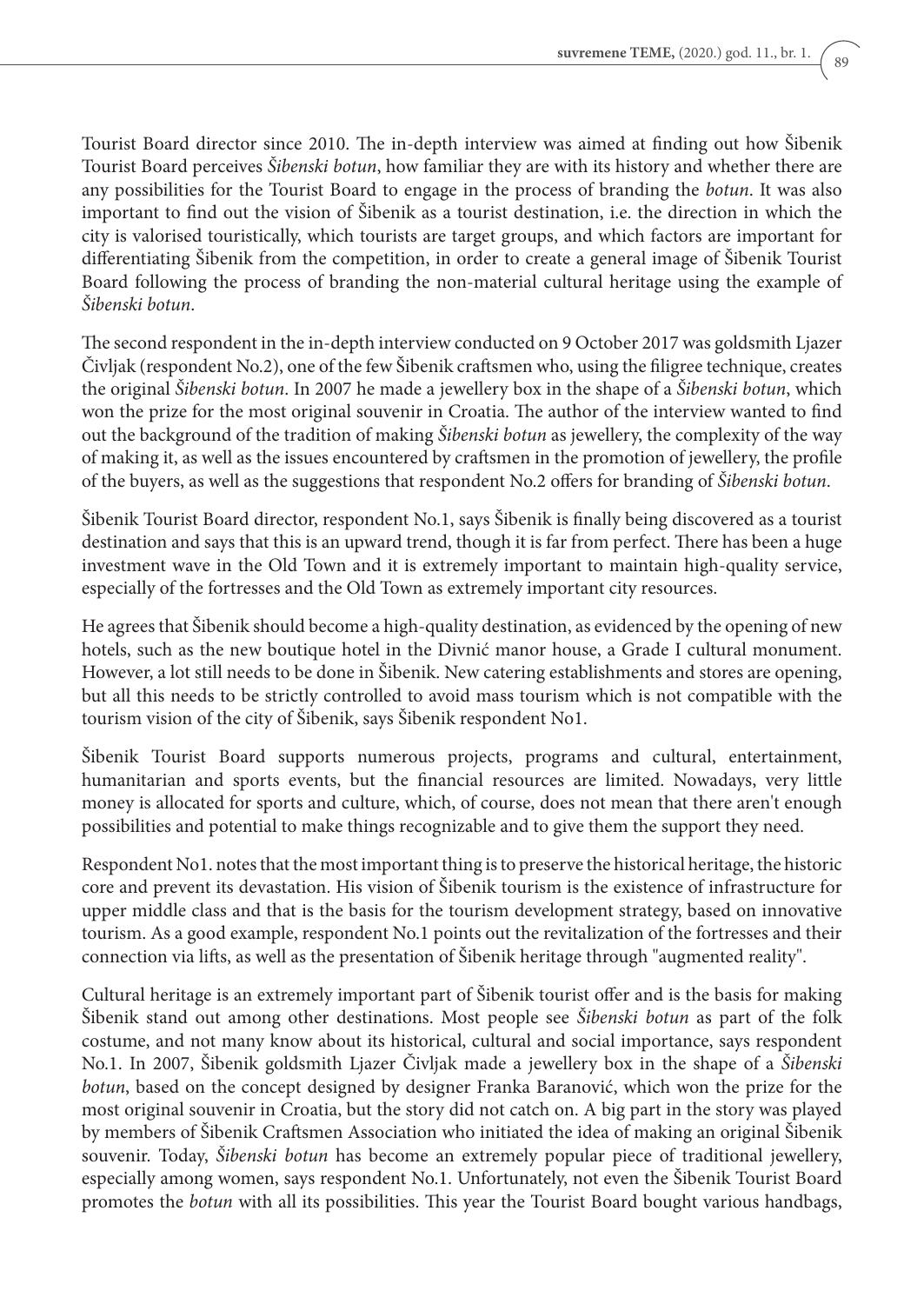planners and place markers with the theme of *Šibenski botun* from a Zagreb company dealing with souvenir design and this is actually all there is to it regarding the *botun*. According to respondent No.1 the biggest problem is the price of *Šibenski botun* as a piece of jewellery. The city and Šibenik Tourist Board often give their guests original Šibenik souvenirs or something that is genuinely from Šibenik as diplomatic gifts, however, the price is unfortunately an important factor influencing the selection.

Respondent No.1 says that tourists currently feel that the most interesting souvenir is a stylized head from the cathedral, but most frequently they buy pendants bearing the UNESCO sign and an image of St. Nicholas Fortress.

*Šibenski botun* certainly has a more powerful historical story than many of Šibenik souvenirs, and is definitely not recognized or presented to the extent that it should be considering its potential; it is not at the level it should be at, says respondent No.1.

The first problem connected to the branding of *Šibenski botun* is certainly the fact that the local community, the inhabitants of Šibenik, is not familiar with the history of cultural heritage, *botun* included, so their education is necessary. He is also aware that craftsmen themselves cannot present or promote the *botun*. They contribute enough by making and offering them in their shops. Another problem, says respondent No.1, is the growing commercial mass production where prices are considerably lower than those of originally produced *botuni*, and he thinks the solution would be a certificate of excellence which would separate handmade *botuni* from their copies.

Traditional jewellery is becoming more and more recognized, for example, in Dubrovnik because the people there have an elite tourism tradition, so it is easier to popularize and market these products, which is not the case in Šibenik, says respondent No.1. He adds that the biggest ambassadors of *Šibenski botun* are the Šibenik singing association KOLO and the Šibenik a cappella groups, whose members wear it as part of their costume for performances.

A development route which Šibenik Tourist Board certainly wants to avoid is mass tourism, but balancing it is complicated. Private owners are opening an increasing number of stores and souvenir shops and so it is not easy to control the mass production. The only way it can be differentiated in mass production is the offer, especially of forgotten things; heritage, food and drink specific for the area, which requires cooperation by competent and willing people, with the utmost support of the Šibenik Tourist Board, says respondent No.1.

He is aware that a brand is something you create over the years, but it starts at a local level where it is primarily necessary to educate not only the inhabitants of a city, but also the people who are in direct contact with tourists, caterers, hotel workers and shop assistants. They need to recognise the *botun* as a valuable thing, full of emotions, in order to convey it not only to tourists, but also pass it on as heritage to new generations.

According to respondent No.1, in order to become a brand, a good story is required, because tourists have changed and they need more than just the sea and the sun. It is necessary to offer something more, an emotion, an experience and a story they will remember a destination for. Šibenik has a lot of potential and untold stories, especially those related to cultural heritage, and any idea that will give added value not only to the tourist offer, but also to the city itself, is welcome, says respondent No.1.

When it comes to educating the community about cultural heritage, he says he would like to point to ethnographer Jadran Kale, head of the Ethnographic Department of Šibenik City Museum, whose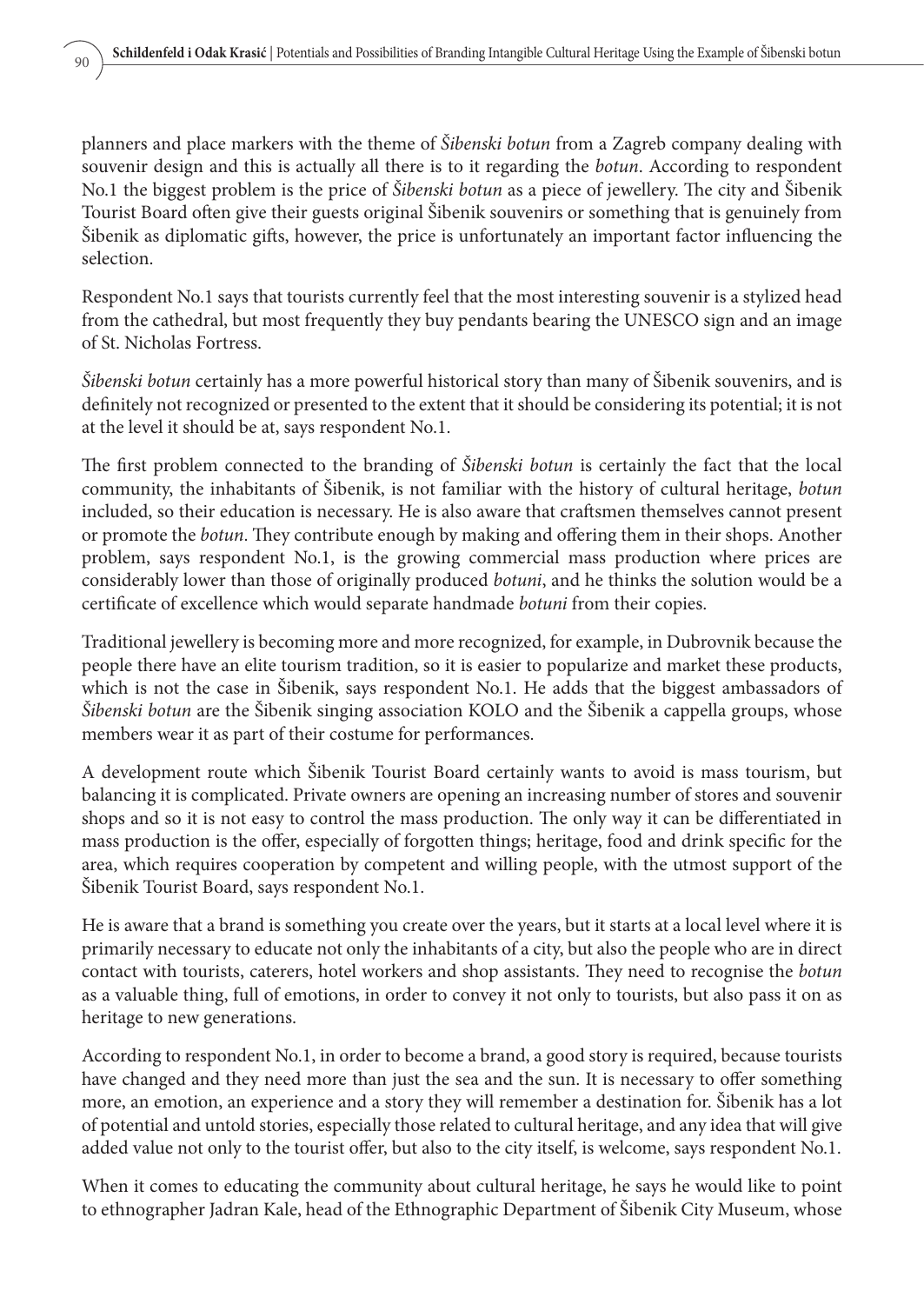vast knowledge contributes greatly to getting to know Šibenik's heritage and *Šibenski botun*. It is important for the heritage to go beyond museums so that it could be recognized, primarily by the local community, and then by tourists.

An exceptionally important link in the chain and the branding process of *Šibenski botun*, apart from Šibenik Tourist Board, are also Šibenik craftsmen, goldsmiths who have been making traditional jewellery by using the filigree technique for many years.

Filigree as a technique in making jewellery is slowly dying, as well as many crafts not only in Croatia, but also in the region, and in the world. Craftsmen use an old technique to make objects made of silver, and less frequently, of copper and gold. The art of filigree includes delicate work in which the craftsman manually twists very thin silver wires used to form shapes, resulting in original and unique pieces. Bracelets, necklaces, rings and ornaments are the most common items filigree artists make. In 2009, suggested by the Craftsmen Association of Šibenik, the Šibenik City Council gave respondent No.2 the City of Šibenik award for his contribution to the development of family tradition of producing handicraft, and he also won an award by the Croatian National Tourist Board for the best souvenir. In addition, the latest souvenir "Bagatin", the previously mentioned medieval coin, was also taken into account. It was also revived thanks to respondent No.2 and it represents the history of the city in the best possible way.

Respondent No.2, who started working in his father's craft trade in 1965, says that his father used to make *Šibenski botun* as jewellery, however, it was not called *Šibenski botun* at the time, nor was it presented as such, it was just a piece of filigree jewellery. Later on, the story about the *botun* as a part of heritage started to develop, and the jewellery item eventually came to life as original Šibenik jewellery, now known as *Šibenski botun*, says respondent No.2. Customers, especially foreigners, come looking for the symbol of Šibenik. The story of the *botun* has recently been popularized and people insist on it to be from Šibenik, it is important for them for it to be genuine.

Commenting on the 2007 success of the *botun* as the most original Croatian souvenir, respondent No.2 points out that he was sorry that this was only partially developed, that is, the *botun* failed to be promoted or branded. According to respondent No.2, the *botun* will truly be considered a brand when it starts to be presented, when the local community gets to know its historical and cultural value and when a clear vision is set, as well as goals and people who will participate in the process are determined.

A very important detail is the Certificate of Excellence which will be used to register *Šibenski botun* as a traditional and artistic jewellery item, adding to its legal value, a detail that will make it stand out from commercial and mass production. He thinks that it will make the community and buyers see the *botun* differently as well.

He also points out the fact that there aren't enough harmonized brochures that clearly explain the historical background and the cultural value of the *botun.* Customers are very interested in it and want to know more, however, so far no one has made it available in writing so that people could get acquainted with its story. Some 40 years ago, this type of jewellery was not interesting to women at all, they thought it was outdated, but today it is very popular and trendy, says respondent No.2. He feels that it became popular because it was promoted by word-of-mouth and using photos on social media, so women started the trend. Also, many famous people from Šibenik have contributed to the recognition of traditional jewellery, by wearing and advertising it.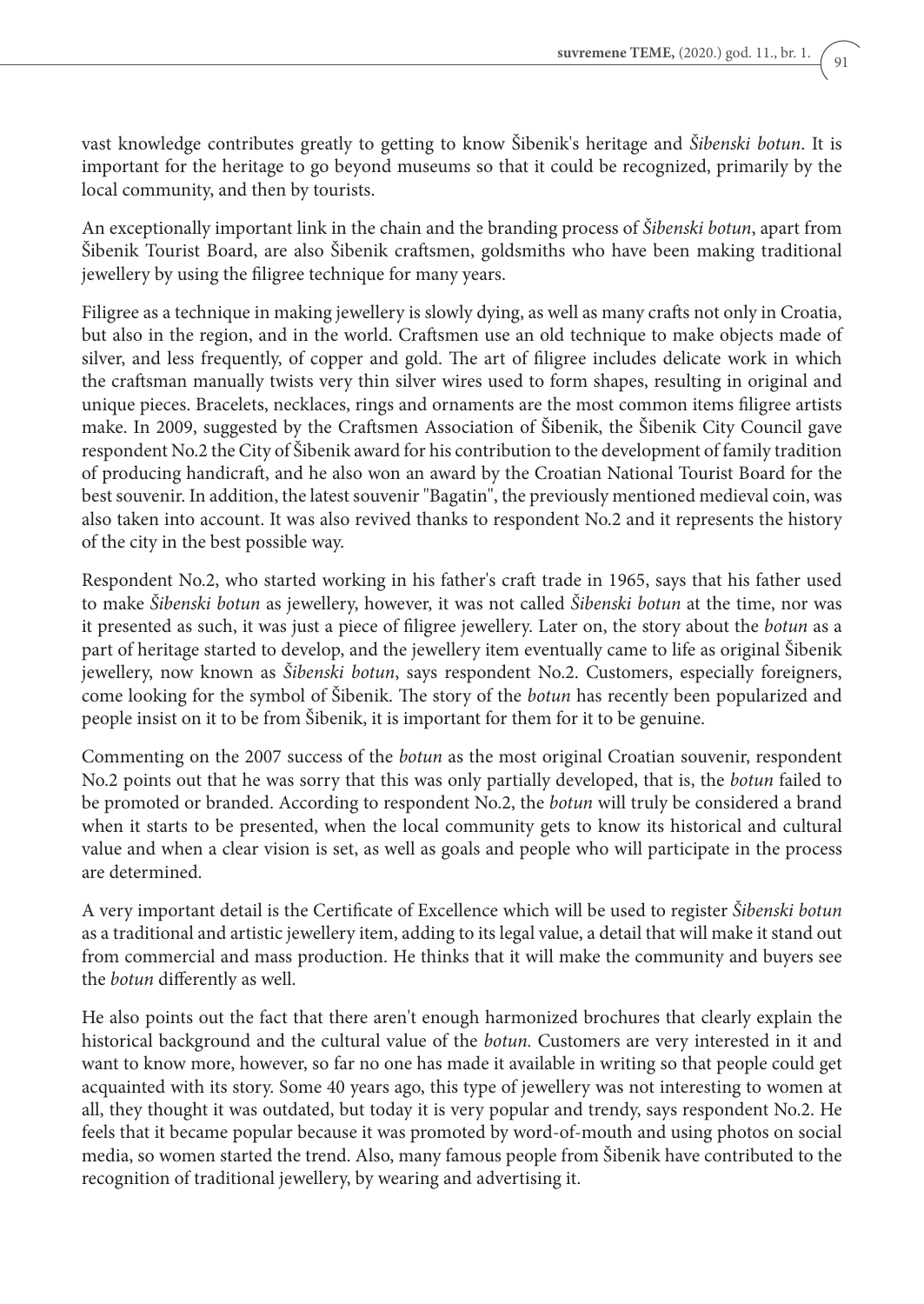Respondent No.2 believes that the process of branding *Šibenski botun* should not be left solely to the City Tourist Board, but they should be the driver, they should encourage people to participate in this process, and be the first ones to recognize the value of the *botun* as a piece of cultural heritage.

His suggestion is that, instead of giving cash prizes, specifically for souvenirs, the Tourist Board, the City or County, should gather all souvenirs for promotional purposes and give them as diplomatic gifts as part of protocol. He would be satisfied if the *botun* was popularised, given as a gift and sold more so that more and more people could find out about it. This way, the City, County or Tourist Board would give acknowledgment to the *botun*'s value. It has not only historical and cultural, but also emotional value because the *botun* is considered to be a legacy passed down from generation to generation. Respondent No.2 feels that this is also a great basis and a story that tourists might be interested in.

He is aware that making the *botun* is an expensive process and that it takes a lot of time and effort to finalize the product. *Šibenski botun* is not intended for mass production, it is differentiated from other jewellery and therefore its price is somewhat higher. Buyers with higher purchasing power exist among the locals and among tourists, says respondent No.2. Most frequently, they are not interested in the price, they know exactly what they came for, and often women themselves have a vision of what they are looking for in jewellery, so they design it themselves. Foreign guests ask straight away if a product is Chinese and they ask specifically for something original and locally made, and then *Šibenski botun* is an ideal product to offer.

Respondent No.2 says that he has the impression that foreign tourists know more about our cultural heritage – a Japanese TV channel recorded promotional material in his workshop and showed the whole process of making *Šibenski botun*. He thinks that foreigners pay even more attention to the cultural content and the offer and think that these "obsolete" methods of creating products and handwork are very appealing. Croatian TV companies have filmed the process of making *botuni* and *bagatini* several times, but it was done only for documentary purposes.

A couple of years ago, respondent No.2 adds, a crew from Dubrovnik filmed the *botun* production process for a company that cooperates with cruise ships. They wanted to make a destination guide for places their cruise ships dock in to familiarize tourists with the offer of a particular city.

The initiative is the most important thing, someone needs to initiate the process of branding, gather a team of experts, each of whom will have a role to play and equally contribute not only to the tourist offer, but also to the values of the city. The motive is equally important, says respondent No.2. The motive for craftsmen making traditional jewellery would be the previously mentioned certificate of traditional and artistic jewellery, showing them that they are on the right track. The motives of everyone else involved in the branding process also need to be clear.

Although research has shown that *Šibenski botun* is not perceived as a brand by the local population, most respondents consider it one of the most recognizable Šibenik souvenirs.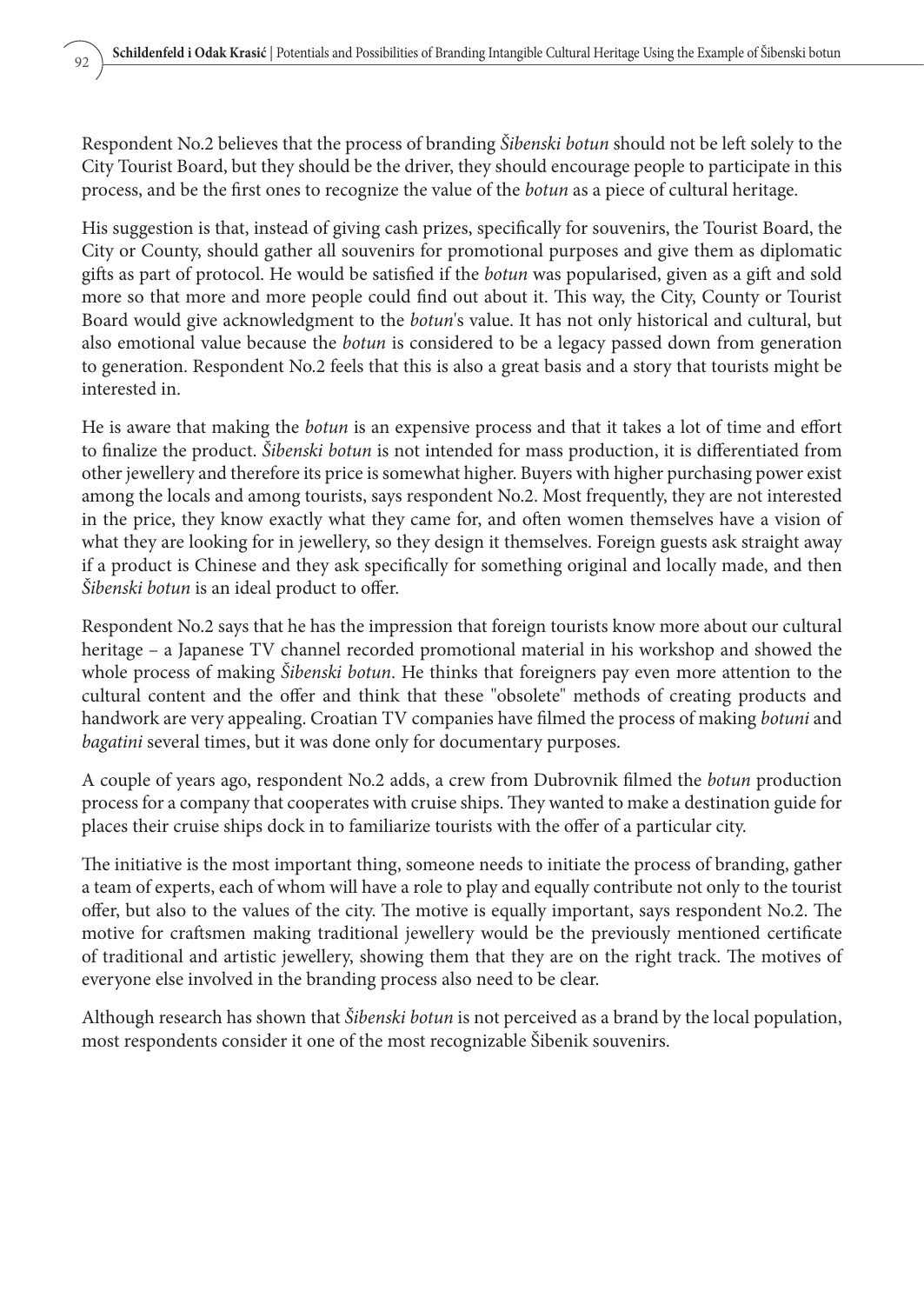#### **6. Conclusions**

Given that all the perceived souvenirs from the research are part of Šibenik's cultural heritage, but also that Šibenik invests considerable resources in restoring cultural monuments such as fortresses, it can be concluded that cultural tourism is the direction in which the city will develop in the future. The development of tourism based on the valorisation of natural and cultural heritage certainly contributes to the idea of branding *Šibenski botun*, but this process takes much more elaboration than the restriction or the scope of this paper permits.

Branding intangible heritage can be an important element in the process of destination branding, and marketing management is crucial for this as a prerequisite for increasing the visibility and popularity of a destination in the eyes of tourists. A successful campaign requires far more than just a visual identity. It requires a vision that will inspire the end consumer, client, tourist, or local community and that will change feelings, opinions and behaviours in relation to a particular destination.

No communication campaign will have long-term positive effects on destination promotion if the offer of the destination does not meet tourists' needs and wishes. The city's brand must provoke an experience in the eyes of the tourist and allow them to imagine and experience their ideal vacation and what they want to experience at the destination.

In the case of Šibenik, whose cultural heritage is a great resource for the diversification of the city, destination promotion has excellent bases in the existing cultural and traditional elements. Culture is a very strong and influential promotion tool because tourists are sceptical of classical marketing messages and activities, while cultural heritage is considered a valid reason to visit a destination.

Despite the increase in tourist demand, competition on the tourism market is growing every day. Every city that has a vision of becoming a tourist spot must compete with thousands of other, more or less similar destinations that are offered to tourists. In pursuit of getting a market share when it comes to the number of guests, a destination must have a clear and planned vision, identity, and strategy. Differentiating the offer and offering potential guests local uniqueness they cannot find or experience anywhere else in the world is a key to tourism development and achieving world-class standards.

With its historical, cultural and social significance, intangible heritage can become a brand that will differentiate a destination with its offer so that it simultaneously celebrates its history in a modern way, by following trends. However, people with competences, skills, imagination, ambition, and energy are needed for these destinations, so that they can initiate the spirit of creative entrepreneurship with their ideas and contribute to the development of a place.